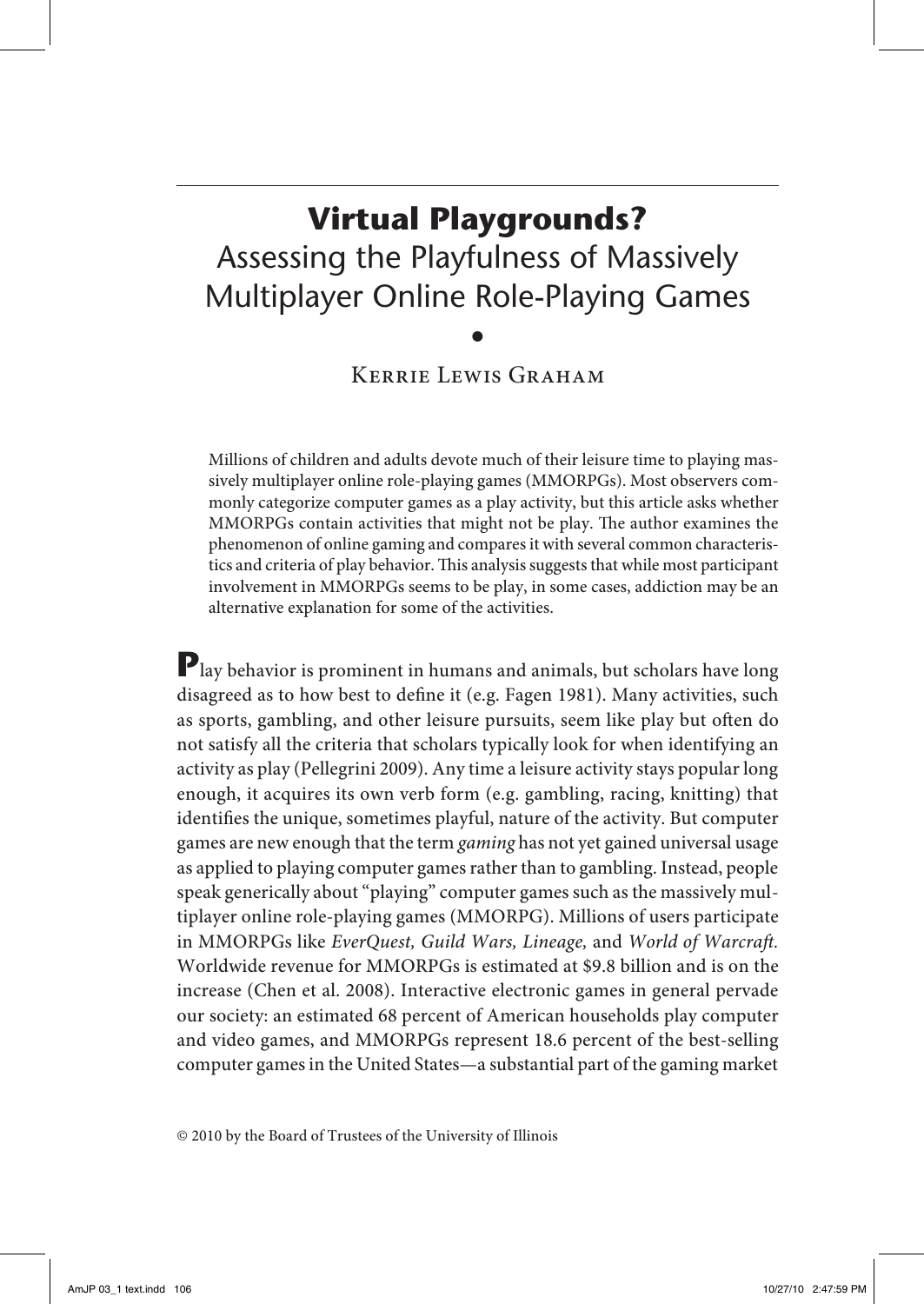(Entertainment Software Association [ESA] 2009). The average MMORPG gamer is twenty-six years old (but approximately 13 percent are middle-aged, female homemakers) and invests an average of twenty-two hours per week in MMORPGs. Yet many players devote far more time to it (Yee 2006a, 2006b). Given their game label, MMORPGs are widely considered playful, mindless, harmless, and fun. However, some see MMORPGs as a waste of time or even dangerously addictive (Griffiths 2002). Indeed, although the literature often refers to *playing* MMORPGs, it has yet to address whether all activities associated with these games are actually play. So let me ask the question: when people log onto MMORPGs, is what they are doing always play?

## **What Are MMORPGs?**

MMORPGs are a specific form of computer game, and people who play them regularly are often called gamers. MMORPGs strive to create detailed virtual environments into which gamers immerse themselves. Usually these games feature three-dimensional graphics with rich and varied terrains, weather, flora, and fauna. Gamers purchase the software that—typically, in addition to a monthly subscription—provides access to the game via large computer servers. Gamers design and name their own characters, known as avatars; choose their race such as human, elf, or dwarf; and customize their appearance by selecting traits such as gender, hair color, build, and clothing. These characters then travel through the virtual environment, interact with one another, and complete quests or missions—such as defeating monsters—to increase their powers and abilities and to progress through the stages of the game, a process gamers call *leveling*.

MMORPG players rarely participate alone. Sometimes their interactions are competitive, as when characters fight. At other times, players exchange goods or information either through their characters via in-game speech or gestures (Ducheneaut and Moore 2004) or between the players themselves through on-screen text or voice chats (Griffiths et al. 2004; Williams et al. 2007). Most interestingly, players often ally with each other. Because many challenges are too difficult for solitary pursuits, 79 percent of gamers form groups, often known as *guilds*, to achieve these commonly beneficial goals (Yee 2006b). Gamers can engage in MMORPGs without directly interacting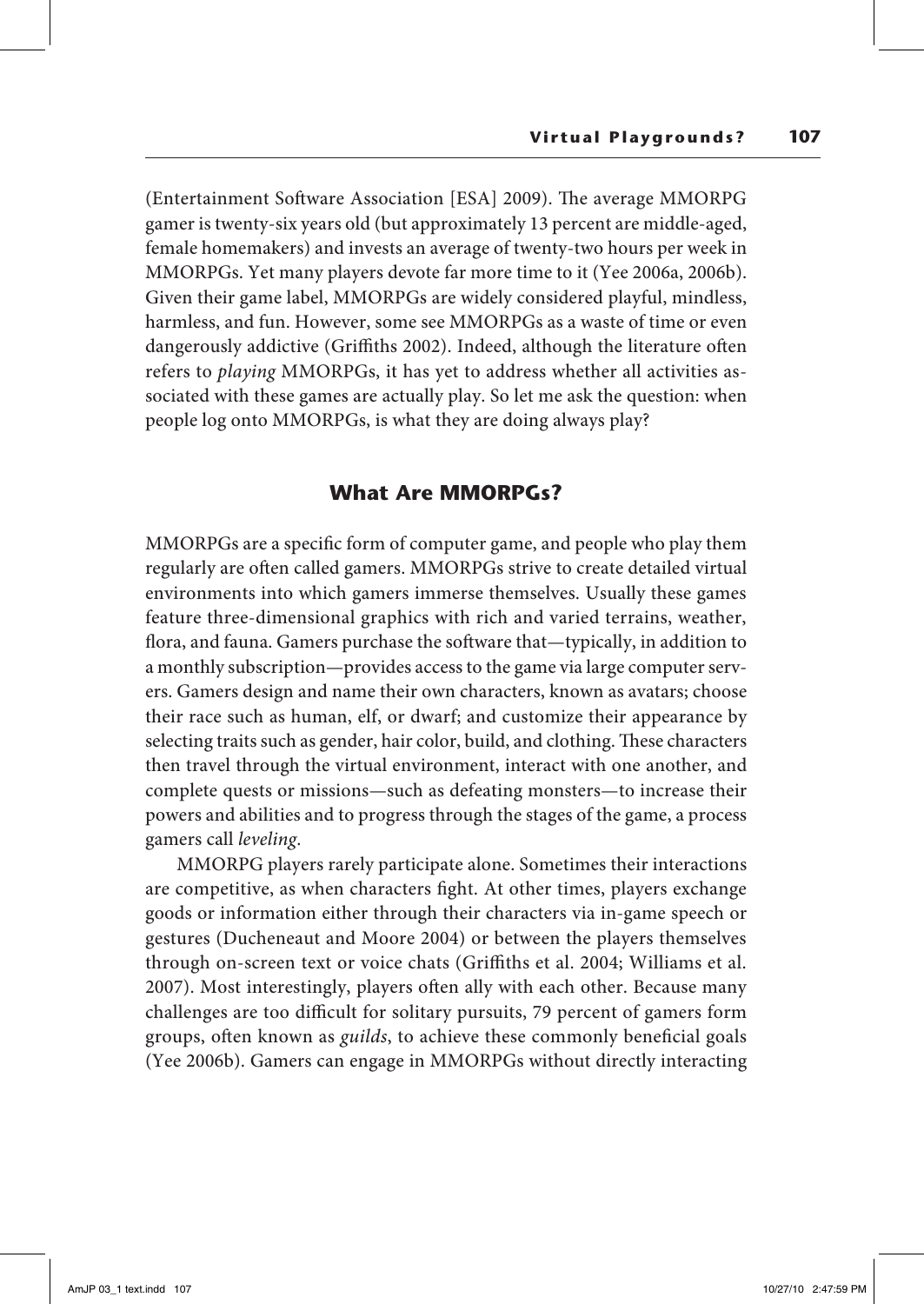with others, although it may be difficult to progress through the game without occasional assistance. Even if a gamer chooses never to interact directly with another player, his actions still affect the virtual world—and therefore other players. For example, recent MMORPGs include auction houses in which individuals sell to the highest bidder in-game items they no longer need. Thus, the auctions of one player affect the items available to another player.

MMORPG gamers and researchers alike typically view the online world as a place for social interactions. Constance Steinkuehler and Dmitri Williams (2006) suggested that the online gaming environment might even represent a third place: the virtual equivalent of a bar or other venue outside the home and workplace where individuals converge for interaction, relaxation, and social support. Certainly, MMORPGs encourage verbal humor and frivolity and support social interactions and bonding through sharing social information (Steinkuehler and Williams 2006; Cole and Griffiths 2007; Coleman and Dyer-Witheford 2007). Most analyses assume that the context of MMORPGs is a playful one (Steinkuehler and Williams 2006). Yet is all participation in MMORPGs truly play? The question has not been adequately explored and, given the upsurge in participation in MMORPGs and the consequent upsurge in interest in them by academics, it is worth exploring.

# **What Is Play?**

Play researchers lament that we easily recognize play, but we have trouble identifying specifically what makes play *playful* (Bekoff and Byers 1981; Burghardt 2005; Caillois 2001; Fagen 1981; Huizinga 1955; Power 2000; Sutton-Smith 1997). This ambiguity leads play workers who deal directly with children to avoid an attempt to define play (Wilson 2009). David Cohen (2006) asserts that the diversity of play's behavioral repertoire renders a perfect definition impossible. Pellegrini (2008, 2009) counters that given the variety of different disciplines in which play researchers work, it is important to agree on some broad consensus. Play researchers propose different characteristics of play (Bekoff and Byers 1981; Burghardt 2005; Caillois 2001; Cohen 2006; Fagen 1981; Fromberg and Bergen 2006; Huizinga 1955; Piaget 1962; Power 2000; Sutton-Smith 1997). For the purposes of analyzing the playfulness of MMORPGs, however, I propose that MMORPG participation is play if it: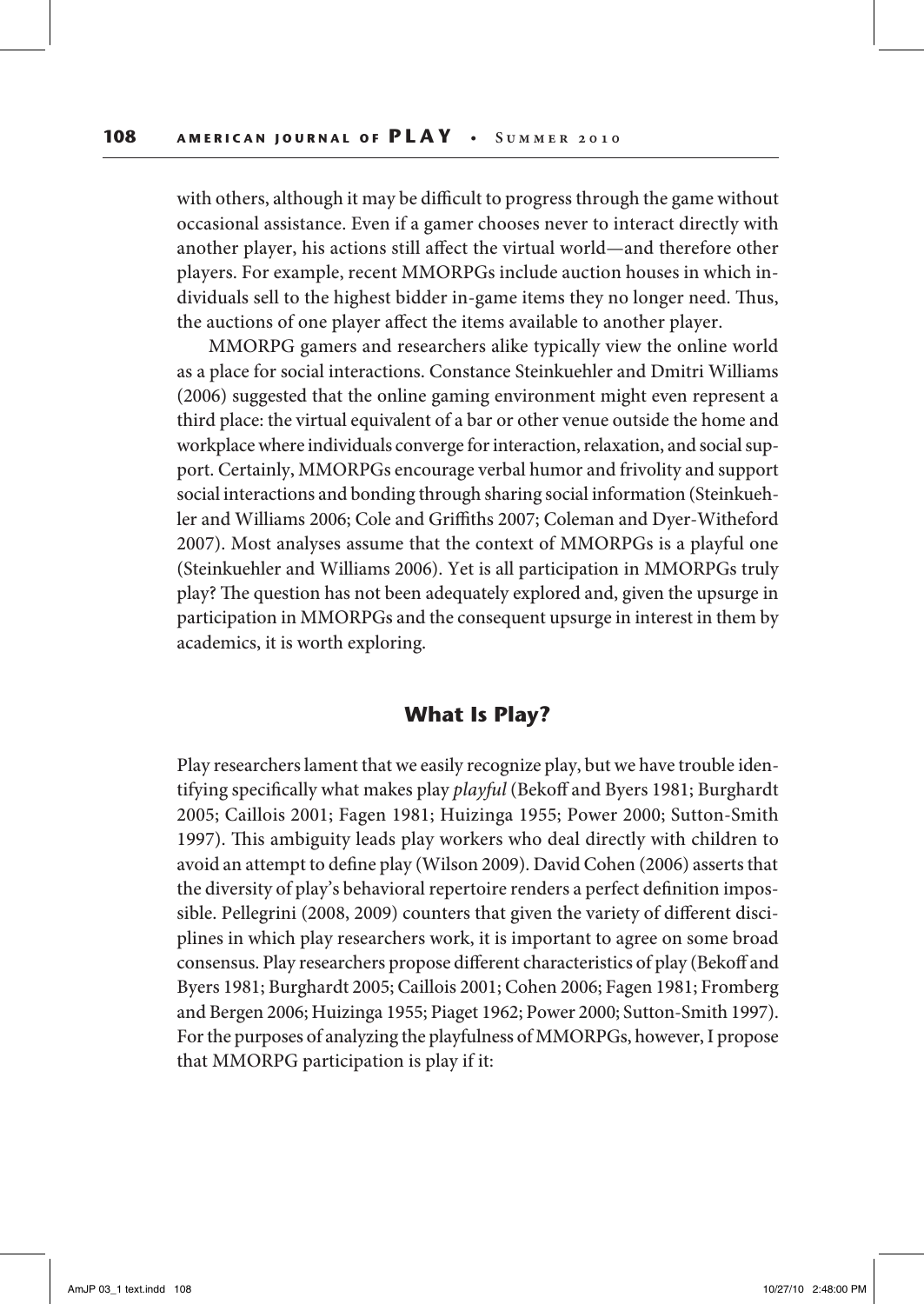- has implicit and sometimes explicit rules
- often contains elements of make-believe or fantasy
- • differs from other more serious behavioral categories in form or timing
- is fun
- appears functionless
- is voluntary

Collectively, these characteristics provide criteria to define when participation in MMORPGs is probably play. Thus, the more these characteristics clearly define online gaming, the more MMORPGs can be confidently identified as a play activity.

# **Applying Criteria of Play to MMORPGs**

When we play MMORPGs, are we really playing at all? To evaluate the playful nature of MMORPGs, let us review and compare them with relevant characteristics and criteria by which play is recognized. If MMORPG participation conforms to the following common play characteristics, then it is likely play. As we shall see, MMORPG participation almost always starts out as play and continues as play for the vast majority of participants, but it may cease to be play for certain individuals in certain settings. These individuals may participate because they hope to gain financially from doing so, or feel social pressure to take part. In some cases, addiction may be an alternative explanation for participants' motivation to engage in MMORPGs. So, in order to determine when MMORPG participation can be confidently identified as play, let us examine how MMORPG participation compares to common features of play.

### *Social play is governed by implicit and sometimes explicit rules*

Informal and formal rules govern most types of social play. Playing with others involves making up rules of the game. Rules can be formally structured like those in soccer or informally structured like those in a game of tag where children agree on a set of parameters (Smith 2005). Often these rules are fluid and flexible, but players usually understand that breaking the rules leads to the dissolution of the game or play. In other words, rules provide stability to play and its participants.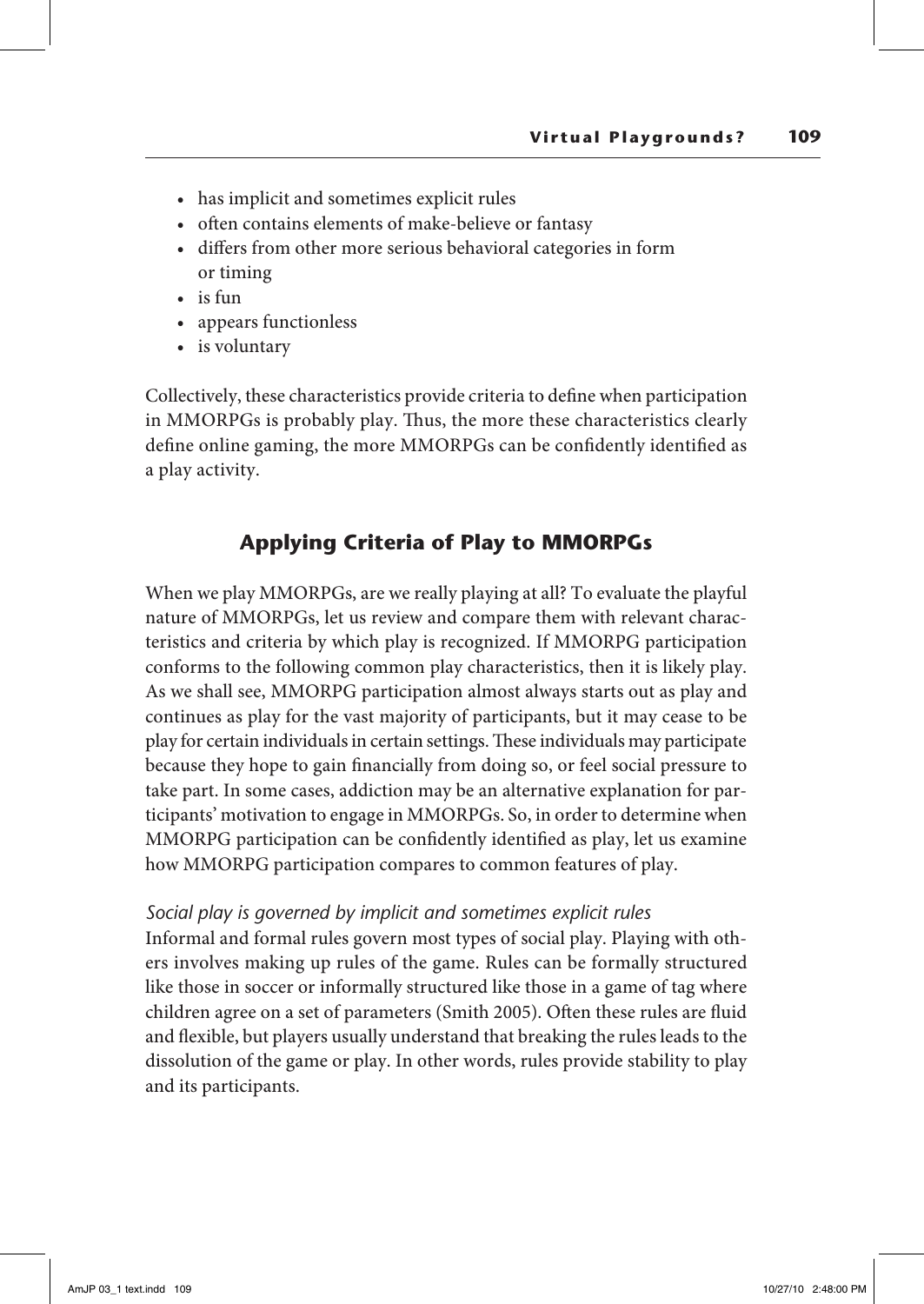In MMORPGs, the software companies set the rules of the game, including how fast characters can move through the virtual environment or what weapons their characters can use. These rules usually remain unchanged by the player (but see Ferretti 2008). The etiquette of everyday gaming is handled between players and between guilds. Groups of gamers may establish rules that differ markedly from other groups, and software companies impose global rules and invoke severe consequences for players who break them. For example, gamers assigning vulgar names to their avatars risk having their accounts banned. The negotiation of rules between the software company and the gamer is nonexistent, but players and guilds negotiate codes of in-game behavior in both fixed and flexible ways.

Rules, of course, are not unique to play. Rules smooth the interaction between people, and society functions on explicit or formal rules (e.g. laws) and implicit or informal codes of conduct (e.g. customs and etiquette). In-game behavior may vary markedly between groups but usually conforms to social rules, as in real-life situations, such as saying "please" or "thank you" or apologizing for mistakes or bad behavior. Yet the absence of politeness from social play is usually a sign that the social contract of play has broken down. When people no longer voluntarily abide by the rules of the game, they have usually stopped playing. If MMORPG participants follow the explicit rules set by the software company and the implicit rules of in-game social etiquette, they are probably still engaged in play.

### *Play often contains elements of make-believe or fantasy*

Make-believe (also called pretense or fantasy play) is an important part of most children's play and often involves pretending to be a character, like a superhero, or giving an object properties not usually associated with it, such as pretending a banana is a telephone (Pellegrini 1988). Roger Caillois (2001) argued that play has rules, *or* it is make-believe, although for Jean Piaget (1962), the mutual exclusion was unnecessary. MMORPGs are rule based, yet they encourage make-believe. Descended from pen-and-paper role-playing games like Dungeons and Dragons, MMORPGs, and their mix of rule-based and fantasy play, appeal to the adults who make up a majority of the participants (Donchi and Moore 2004; Griffiths et al. 2004).

MMORPGs may offer an alternate socially acceptable way for adults to express their playfulness through pretending while simultaneously capturing the imagination of children and adolescents too. Players customize their ava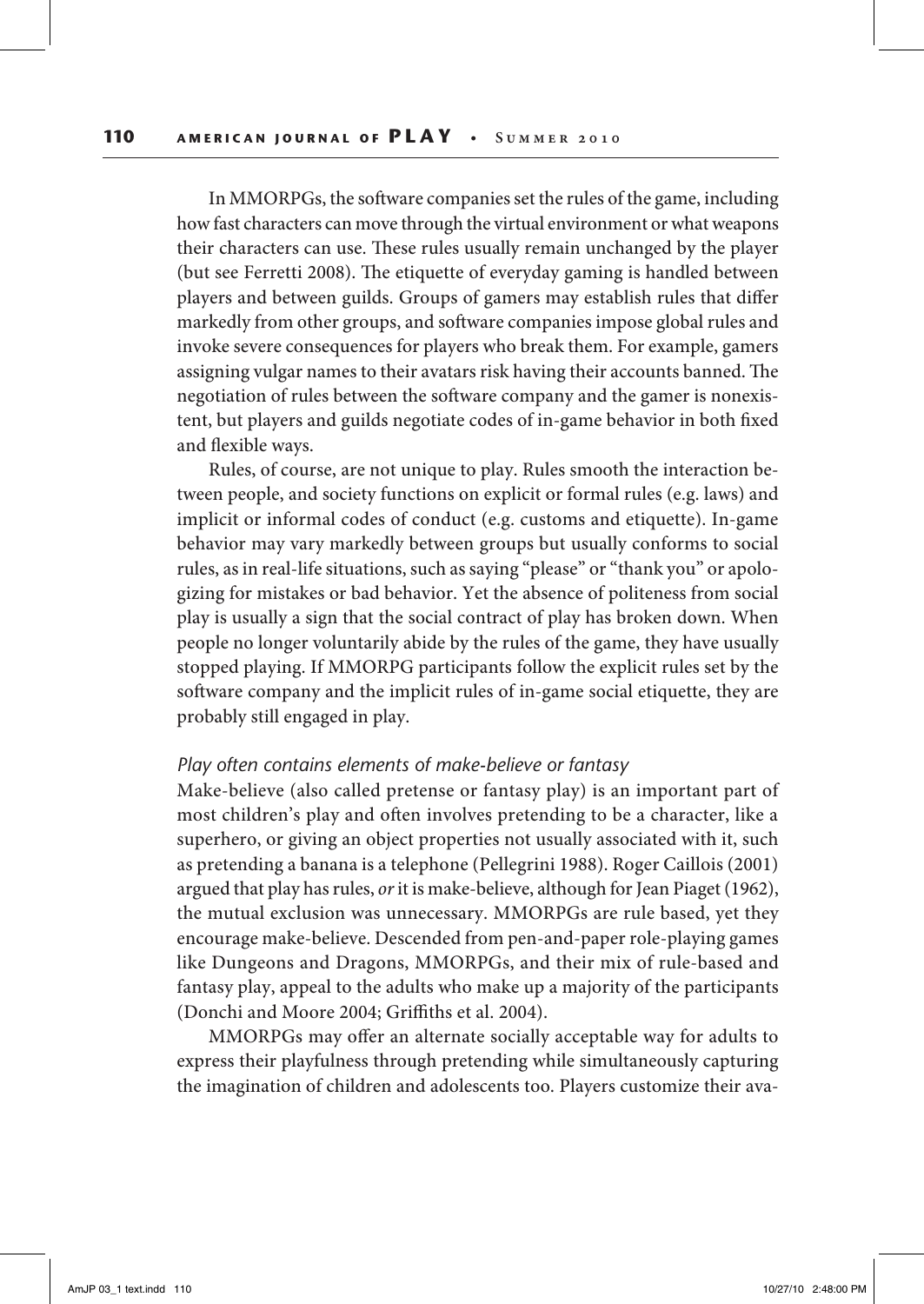tars in a number of ways to immerse themselves in the fantasy world. Indeed, many of the most popular MMORPGs (e.g. *World of Warcraft*, *Lord of the Rings Online*) are based on fantasy literature or mythic legends with Tolkienesque imagery (Steinkuehler and Williams 2006). Players can choose to play the roles of heroes or villains, they wield weapons, and they slay dragons, harpies, and griffins. The literary imagery reflects Johan Huizinga's (1955) view that poetry and play link modern civilization to our primitive past. Similarly, as Brian Sutton-Smith (1997) asserts, the fantasy imagery from children's literature of, for example, Lewis Carroll or C. S. Lewis, speaks to a deeply imaginative and playful side of human nature. In many ways, MMORPGs reflect the ancient art of storytelling through immersive and playful modern media.

When children play dress up, most do not question their motivation—they are simply playing. Huizinga (1955) suggests that play behavior is distinct from everyday life, occupying its own space with its own identity. There is an ownership of play, which may involve an amount of secrecy, such as in a masquerade ball. MMORPGs in many ways are a digitized, virtual version of a costume party: gamers customize their avatars, sometimes making the avatar's gender or age different from their own. The players understand that their guild mates are not really elves fighting dragons with fireballs but enjoy playing along as if they were. In fact, MMORPGs in their simplest form are pure fantasy. In this way, most MMORPG activity clearly meets the association of play with makebelieve.

Nongamers often deride online games and those who play them. Regardless of whether or not such scorn is fair, many gamers keep their gaming activities secret, or at least separate, from their nongaming peers and relatives. At the same time, they may discuss them openly (and excitedly) with other gamers. In MMORPGs, gamers disguise themselves, wear virtual vestments, and assume heroic or nefarious roles such as knights, bounty hunters, and sorcerers. No one can know the gamer's true name, and thus their secrecy and anonymity are complete. In this way, MMORPGs are a perfect fit for play as contemplated by Huizinga (1955). Perhaps the secrecy and mystery of the make-believe are vital and crucial elements of the playfulness of MMORPGs.

### *Play differs from serious behaviors in form or timing*

One key characteristic of play is that it resembles serious behaviors like sex or aggression. Indeed, that play borrows behavioral elements from serious behaviors has been used to argue that play, sex, and aggression form a behavioral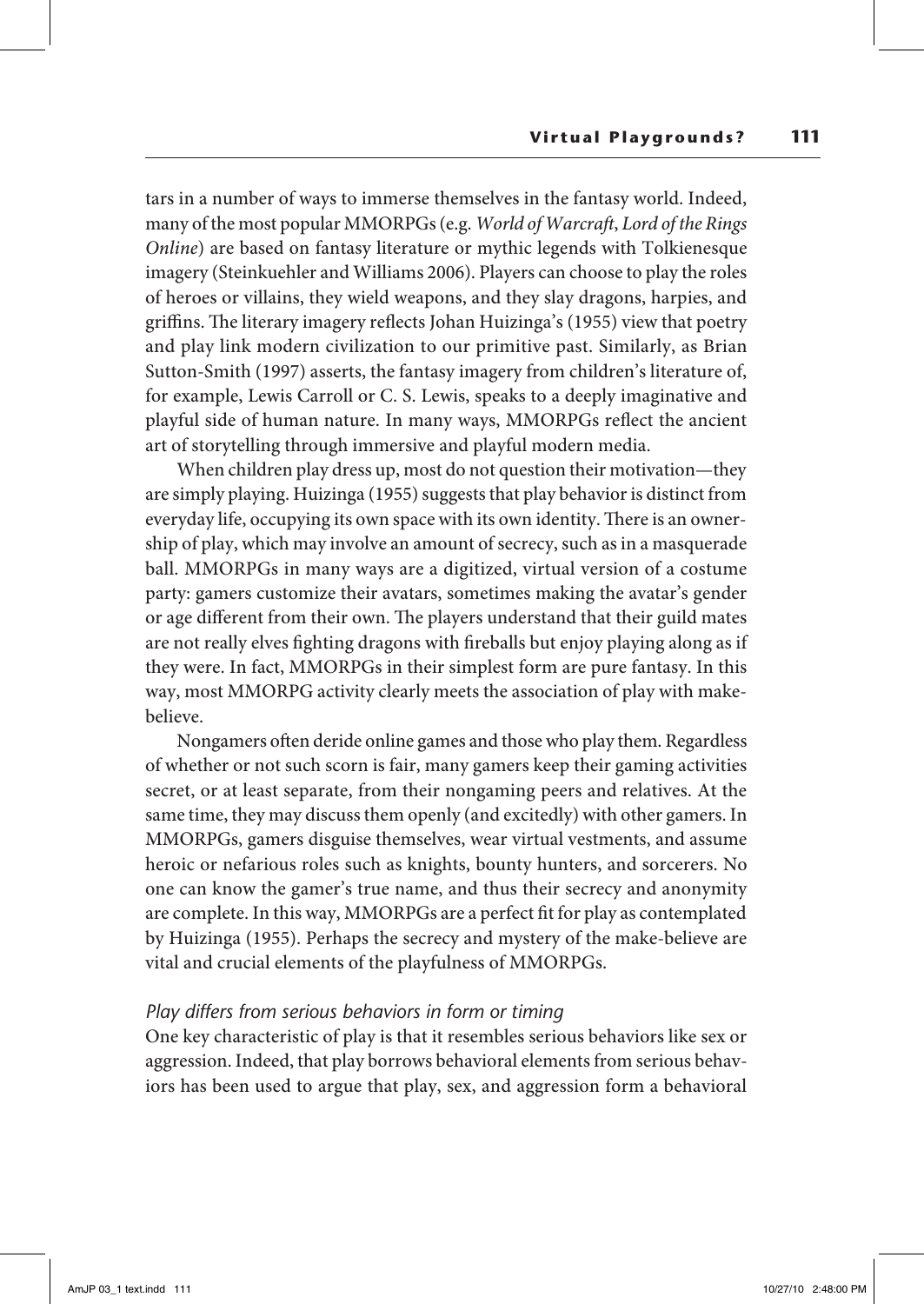continuum (Collaer and Hines 1995; Lewis and Barton 2006). The difference, however, is the context. Play changes the context of behavioral elements from serious to playful (Burghardt 2005). For example, play fighting resembles real fighting, but players pull their punches, they exaggerate their moves, and they intend no harm. Thus, although the movements of play fighting and real fighting superficially resemble each other, the context completely alters the meaning of the behavior. Gaming violence in MMORPGs exemplifies this. MMORPGs almost universally involve an element of death and destruction: avatars must combat and defeat opponents within the virtual domain with weapons that resemble real-world guns, swords, and crossbows, or with magical attacks, such as spells and fireballs. There is a clear difference, however, in both action and motivation, between killing a real person and killing an avatar. In MMORPGs, the violence is cartoonish, players are quickly resurrected, and the games depict few emotional consequences when a character dies. Similarly, characters in MMORPGs will sometimes fall in love and even marry; a virtual marriage differs obviously from a real-life marriage, although a participant's real-life spouse might not care about the distinction. Accordingly, MMORPGs fit this criterion of play because players' online actions differ in both form and timing from their more serious real-life equivalents.

#### *Play is fun or pleasurable*

Most people are comfortable describing play as fun even if scientists are wary of using the term. Indeed, parents report that the primary reason they play video games with their children is because it is fun (ESA 2009). Experiencing a pleasurable reward may be a proximate reason play occurs (Burghardt 2005; Lewis and Barton 2006). That is, because playing is fun, it motivates the player to repeat the behavior. MMORPGs provide various in-game rewards such as money, items of armor, equipment, or other "loot," which the gamer may find pleasurable and motivational. Furthermore, challenge and competition in MMORPGs are a strong source of reward. Moreover, some MMORPGs display the player's in-game experience and the achievements he or she attains in the game which, as a badge of honor, provides additional motivation. MMORPGs must be pleasurable in varying degrees because so many people play them. Belonging to a guild or engaging in quests with other like-minded gamers can be pleasurable and rewarding, both socially and in terms of ingame loot. Indeed, regardless of which aspect of MMORPGs gamers find most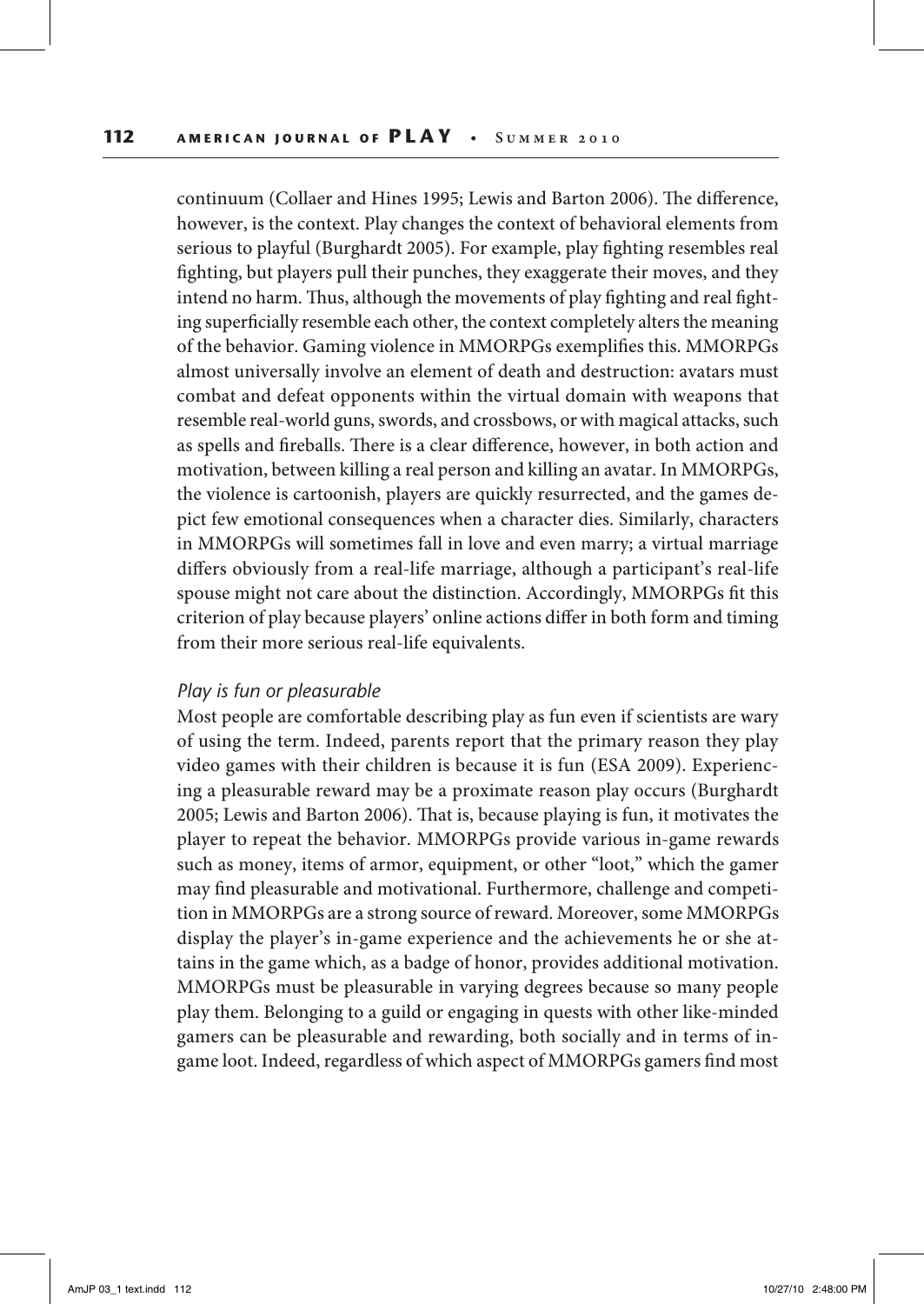pleasurable or rewarding, most gamers probably describe their participation in MMORPGs as fun.

Many gamers embrace MMORPGs as a means of relieving everyday stress. Play scholars note that play only occurs when there are no threats to an animal's basic survival, but for humans, play can be a means of relieving ordinary stresses such as a long day at work, a traffic jam, or even a bad haircut. Adults often use play, not in the absence of everyday stress, but specifically to overcome it (Cohen 2006). For many players, MMORPGs offer a welcomed distraction from everyday life. Gamers focus on nonserious goals, complete quests with friends, and gain reassurance through social contact with other gamers in the online environment (Hussain and Griffiths 2008). Grüsser and colleagues (2007) even refer to "playing the hurt away."

There are cases however, when the fun of gaming is uncertain. Mark Griffiths (2000) speculated that some structural elements of gaming software may promote addictive tendencies. For example, the multiple rewards in MMORPGs provide motivation to increase playing time. As a result, some gamers find MMORPGs addictive, thus transforming a fun pastime into stereotypically abnormal behavior (Ryan et al. 2006; Gentile 2009). In other cases, gamers report feeling obligated to spend time playing the game for various reasons, such as the social pressure of "raiding" (e.g. cooperative defeat of monsters) with their guild mates (Yee 2006a). This sense of being compelled to play can create stress for some gamers and perhaps for their families. However, even when social obligations to participate in the MMORPG become bothersome, gamers probably still find the actual game fun. Furthermore, the obligation to participate regularly in the game, to demonstrate guild loyalty and commitment, may actually render the social relationships within MMORPGs more pleasurable and rewarding (Williams et al. 2007). Thus, while some may feel that MMORPGs have become burdensome, most consider them fun and pleasurable for the very same reasons.

### *Play appears functionless*

Critics have often dismissed play because, on the surface, it appears to have little usefulness. Terms such as unproductive, nonfunctional, or functionless are often used to describe play, but it may be more appropriate to say that play is incompletely functional or not fully functional in the form in which it is expressed (Burghardt 2005). Play, in other words, contains behavioral elements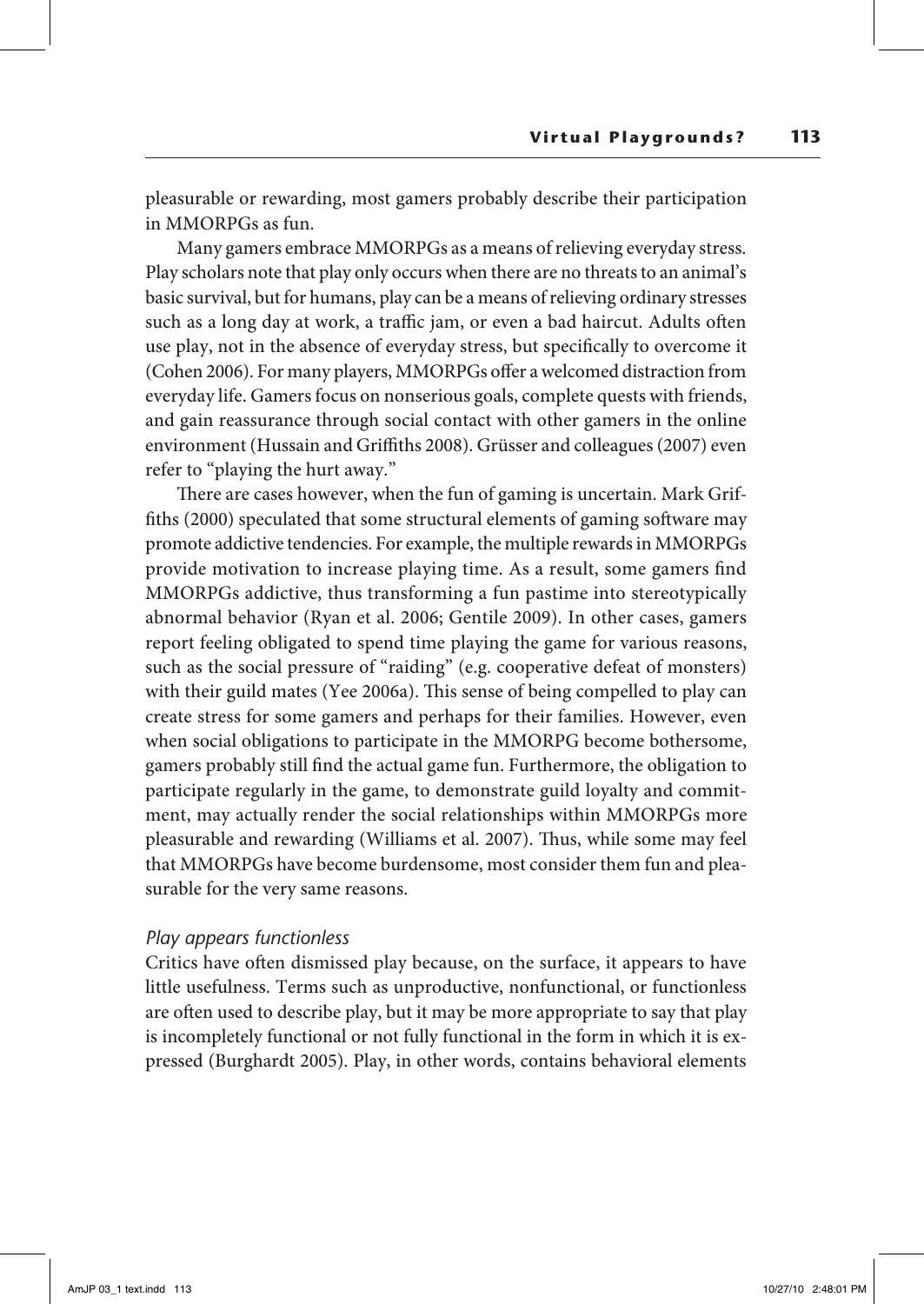that do not contribute toward the player's real-world survival (Burghardt 2005). In contrast for example, a juvenile horse may run as fast as it can, but it is not to escape from predators or to chase off rivals; the gamboling colt may gain longterm benefits from the exercise, but he runs for the fun of it, not the function it serves in his physical development.

MMORPGs are playful and fanciful and generally without consequence. Gamers find this nonfunctionality itself playful. Gamers trade virtual weapons, armor, food, and other materials for the currencies that circulate in the in-game economy, mimicking economic activity (Yee 2006a); but like Monopoly players who buy and sell properties, gamers will not see their real-world wallets fatten. To the extent that games replicate real-life actions, they may sometimes entail real-life consequences, but usually only inadvertently. For example, a gamer who becomes too engaged in developing the cooking skills of his avatar may forget to eat (Griffiths et al. 2004). Such a gamer supports Huizinga's observation that play "interrupts the appetitive process" (1955, 9). On the positive side, gamers who do not purposely set out to enlarge their real-life social networks, enhance team-building talents, develop spatial and perceptual abilities, or augment logic-based skills (Kearney 2007) will nonetheless reap these benefits. Here again, these dividends accrue only incidentally and along the way as gamers play. Thus play has often been described as a superfluous but time-consuming activity without obligation or remuneration (Caillois 2001; Huizinga 1955). In line with this observation, during gaming, gamers are not performing essential activities that contribute to their current survival.

Purposeful work, by contrast, has often been depicted as the opposite of play (Bateson 2005; Huizinga 1955). The world of MMORPGs, however, presents challenges for this plain distinction between work and play because gamers' actions can sometimes look a lot like work. For example, online gamers may invest large amounts of time developing their avatars' professional skills such as tailoring, weapon crafting, fishing, or even hairdressing. The avatars are often rewarded when they practice their skills. To confuse this fantasy, however, with purposeful work is to miss the essential ludic feature of MMORPGs: in the rule-driven, make-believe fun of MMORPGs, the gamer plays and the avatar works.

Are there instances, on the other hand, when elements of MMORPGs can genuinely become like work or occasions when MMORPG activity may not be play? For a few gamers, differences between real-world and in-game economics become blurred as these players incur obligation and expect remuneration. For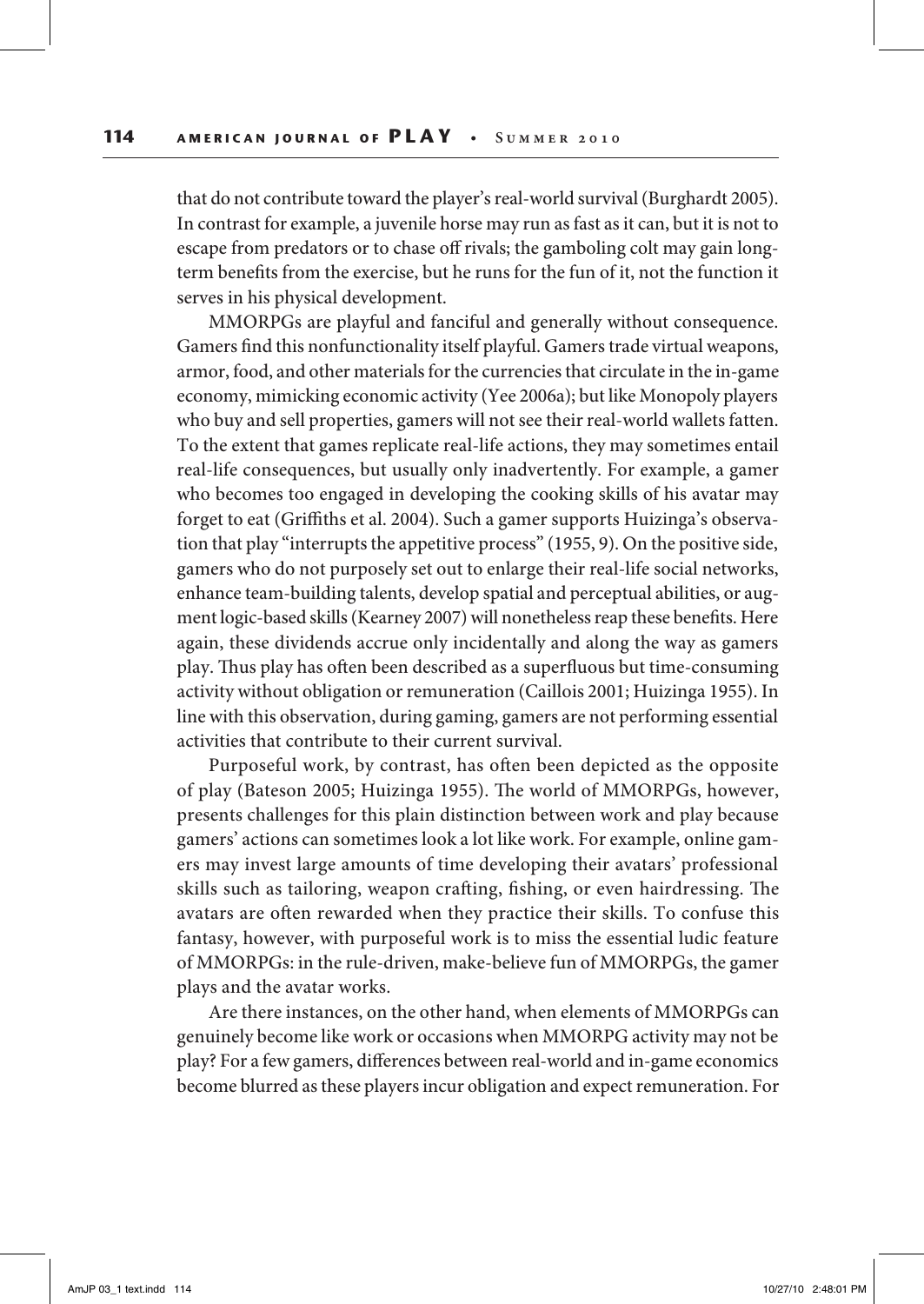example, some gamers sell their accounts or in-game items in the real world for real money. This turns MMORPGs into a serious economic enterprise. Private companies, too, sometimes provide in-game services for real-world money. In fact, many gamers buy in-game currency from real-world companies with real-world money. Some players also pay real-world money to third-party companies to raise the levels of their characters and increase their powers. Software companies that monitor the game prohibit actions that subvert the rules and blur the game's boundaries. Perpetrators risk being blacklisted, not least because they have turned MMORPGs into work.

If play is unlike work in that it is nonfunctional, then the question of whether or not MMORPGs are play depends on players' motivations. It is likely that MMORPGs are a pleasurable, nonwork pastime for most players and most of the time the activity stays playful and generally without consequence. However, for others, participation in the game and its economy in particular may render the actions less playlike and more worklike.

### *Play is voluntary*

Playful activities are often identifiable because they derive from their own motivation and are thus voluntary behaviors (Burghardt 2001). In other words, you cannot force a person (or animal) to play. On the surface, the myriad of actions gamers take to participate in MMOPRGs implies their decisions are wholly voluntary.

First, many gamers choose to spend considerable time, effort, and money just to set up their computers to run MMORPG programs. At a minimum, gamers must purchase the software and create online accounts to access the games. There are some free MMORPGs, but most of them are not nearly as popular as those that require paid online accounts. If gamers' computer hardware is not sufficiently advanced, they must purchase computer upgrades (e.g. RAM, video card, CPU) to play without frequent pauses in the game. These upgrades can cost hundreds, if not thousands, of dollars, and such financial investments indicate that gamers are motivated to play the MMORPG. After the initial expenses, every time the gamers play, they must choose to run the application and log on to the game site. During peak periods, the gamers might even have to endure long waits to enter the virtual world. It is unlikely that anyone enjoys waiting in a queue, and tolerating such inconveniences indicates the gamers are strongly motivated to play the MMORPG. Finally, once logged in, gamers must set aside time for play. With so many tiresome prerequisites,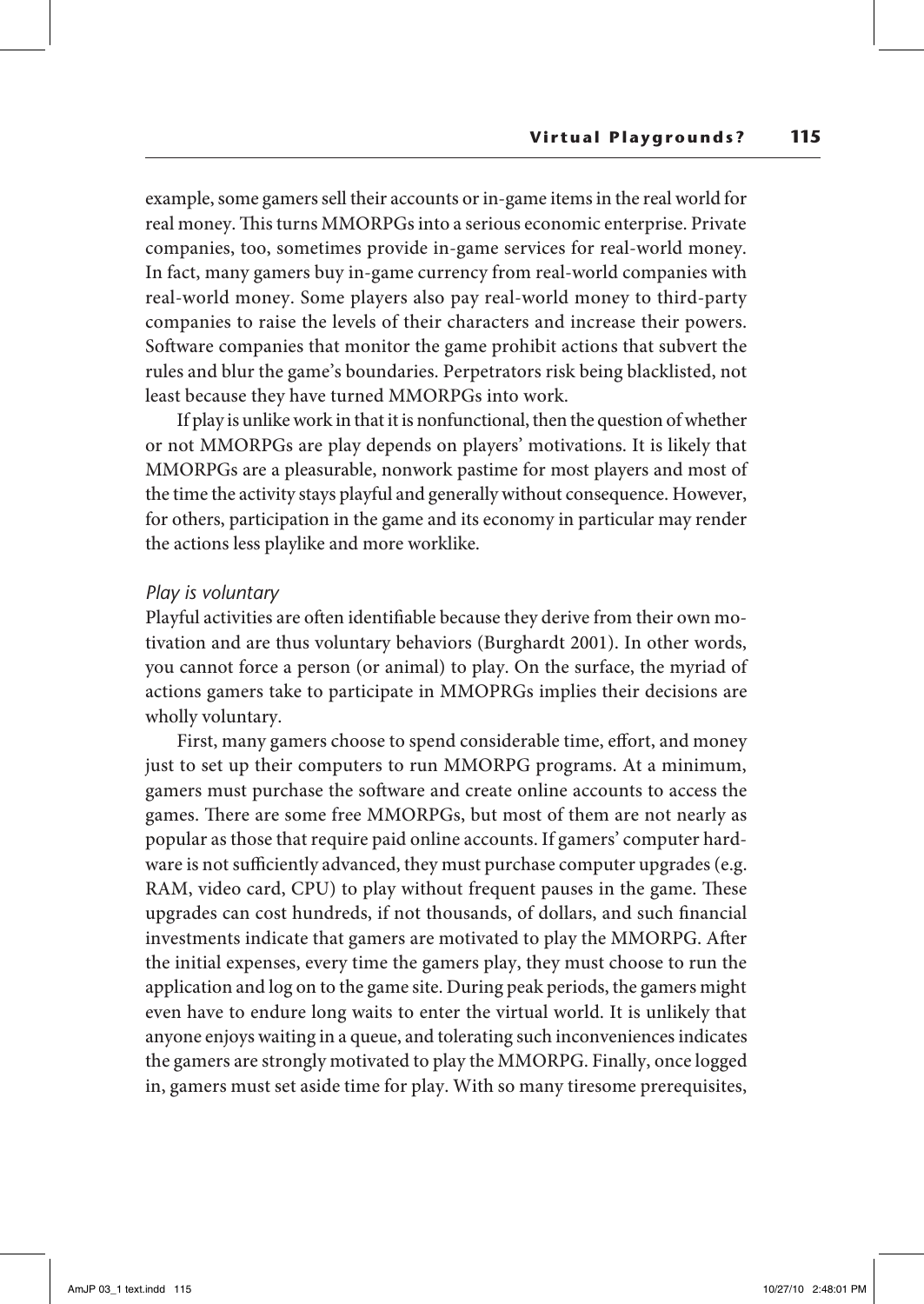the players' efforts to join an MMORPG indicate that it is a voluntary choice and therefore playful.

Yet people often volunteer to participate in various behaviors they would rather not because they feel duty bound or obligated to do so, and gamers are no exception. A gamer may feel compelled to participate—for example if the other members of his guild have scheduled a raid at a certain time and "need" him to participate. Many female gamers in particular cite that they began gaming because they were enticed or cajoled to play MMORPGs by their romantic partners (Yee 2006b, 2007). Other gamers may feel pressure to fulfill guild goals. So, indeed, some participants feel obligated to participate. In these cases, participants may not be playing, at least initially, though, once they are in the game, they may ultimately become fully-engaged players rather than mere participants.

Perhaps the most problematic participants in MMORPGs are those who take part because they are addicted to the activity. In these cases, although they technically choose to log on to the virtual world, the resulting behavior is no longer bound by play but by pathology. Overuse of MMORPGs and other computer and video games has become a source of much concern in recent years, and the behavior of some gamers gives rise to the real possibility of gaming addiction (e.g. Gentile 2009; Hsu et al. 2009; Tejeiro and Bersabé 2002).

# **Addiction as an Explanation for Some MMORPG Participation**

Experts classify addiction as sustained and compulsive participation in an activity, in spite of continued negative consequences in school, work, home, health, and other areas (Goodman 1990; Gentile 2009). Although medical and psychiatric authorities have declined to list excessive devotion to video gaming alongside serious mental disorders such as addictions to alcohol and drugs, conversational use of the term *addiction* captures the occasionally compulsive nature of the pastime. In fact, the informal use of addiction helps underline the consequences for this kind of zealous play. The consequences of compulsive online gaming can be severe if increased social isolation, relationship problems, sleep deprivation, negative impact on career, and reduced academic performance become commonplace for those gamers who overuse MMORPGs (Cole and Griffiths 2007). There are health considerations too: repetitive keyboard and mouse movements and long periods seated at a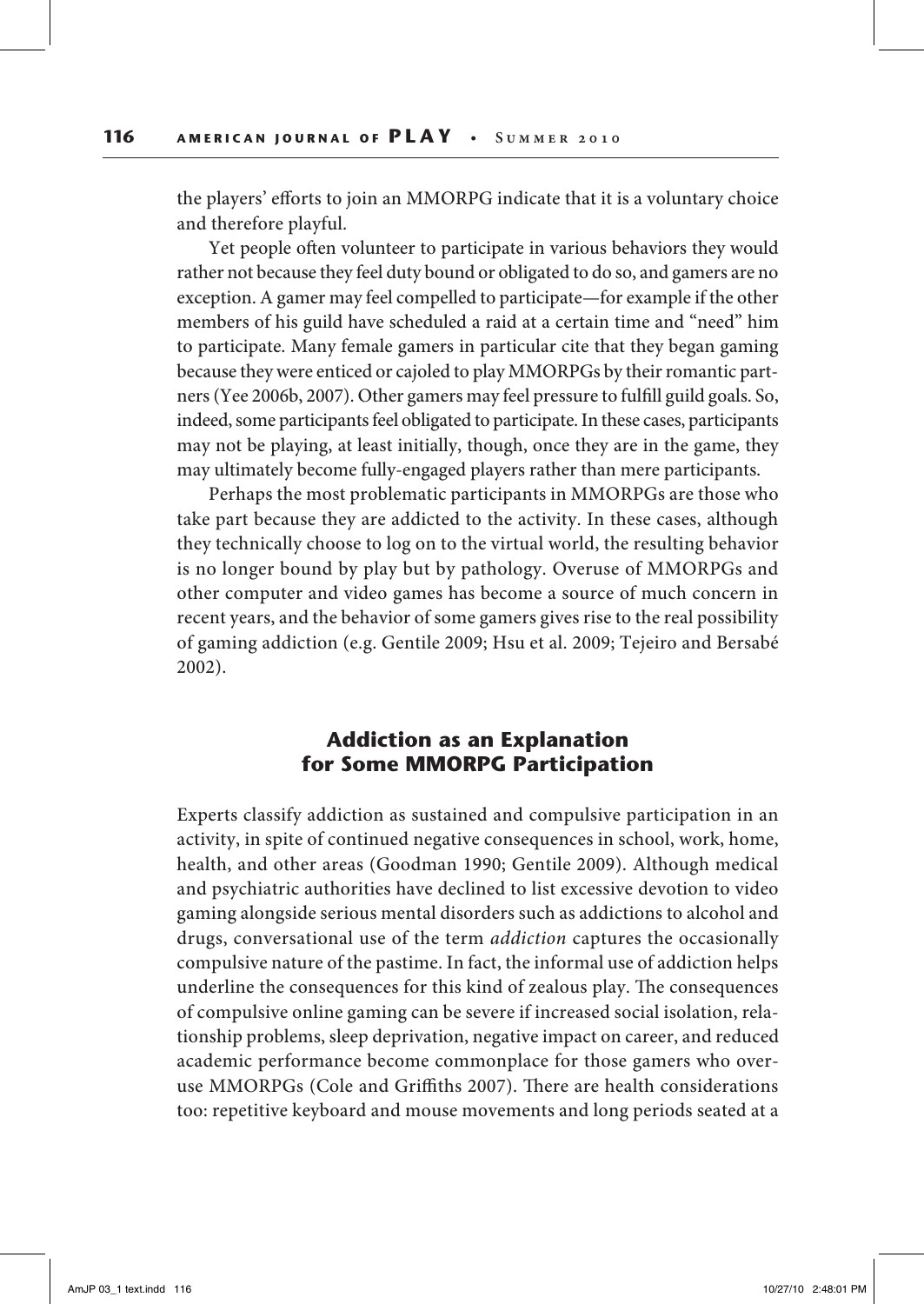computer desk can result in physical discomfort such as tension headaches and muscular aches in the neck and shoulders. In extreme cases, epileptic seizures, auditory hallucinations, tenosynovitis (joint and tendon inflammation), and enuresis and encopresis (bed-wetting and soiling) even occur (Graf et al. 1994; Griffiths 2002). There are even media reports of gamers dying, in extremely rare cases, following prolonged bouts of online gaming, perhaps due to exhaustion, stress, or other complications. For most people, experience with one of these negative consequences would be sufficient cause to cease or curtail gaming activities (Graf et al. 1994; Griffiths 2002). Yet other gamers continue with online gaming regardless of the social, financial, and physical costs. For them, gaming is pathological.

The comparison of play and addiction is interesting because activities that provide pleasure or reward are also those that are likely to spark compulsion or addiction for some users (e.g. Pellis and Pellis 2009). Addictions to activities such as drinking alcohol, gambling, shopping, and sex typically begin as fun or pleasurable activities, and most people participate without detriment. For some people, however, the activity becomes all-consuming and develops into pathological behavior (e.g. Goodman 1990). Clearly, there are important distinctions between engaging in the activity and developing an addiction to it (Charlton 2002). R. I. F. Brown's core facets of addiction (1991) help distinguish it from enthusiastic participation, and they have been widely cited in the gaming literature (Brown 1991; Griffiths 2000, 2002; Gentile 2009). Briefly, these include *salience* (the activity dominates a person's life), *euphoria or relief* (the activity provides a high or it reduces anxiety), *tolerance* (over time, the person needs more of the activity to achieve the same high), *withdrawal symptoms* (ceasing the activity results in negative physical or emotional side effects), *conflict* (participation in the activity creates discord with other people or with obligations), and *relapse and reinstatement* (despite attempts to cease participation, the person continues with the activity regardless). Brown's core facets may explain MMORPG behavior for some gamers, especially those who have a tendency towards overuse.

# **Applying Brown's Core Facets of Addiction to MMORPGs**

### *Salience*

MMORPGs are, by nature, captivating and time-consuming, and many gamers invest large portions of their lives in the games (Yee 2006a; Hsu et al. 2009).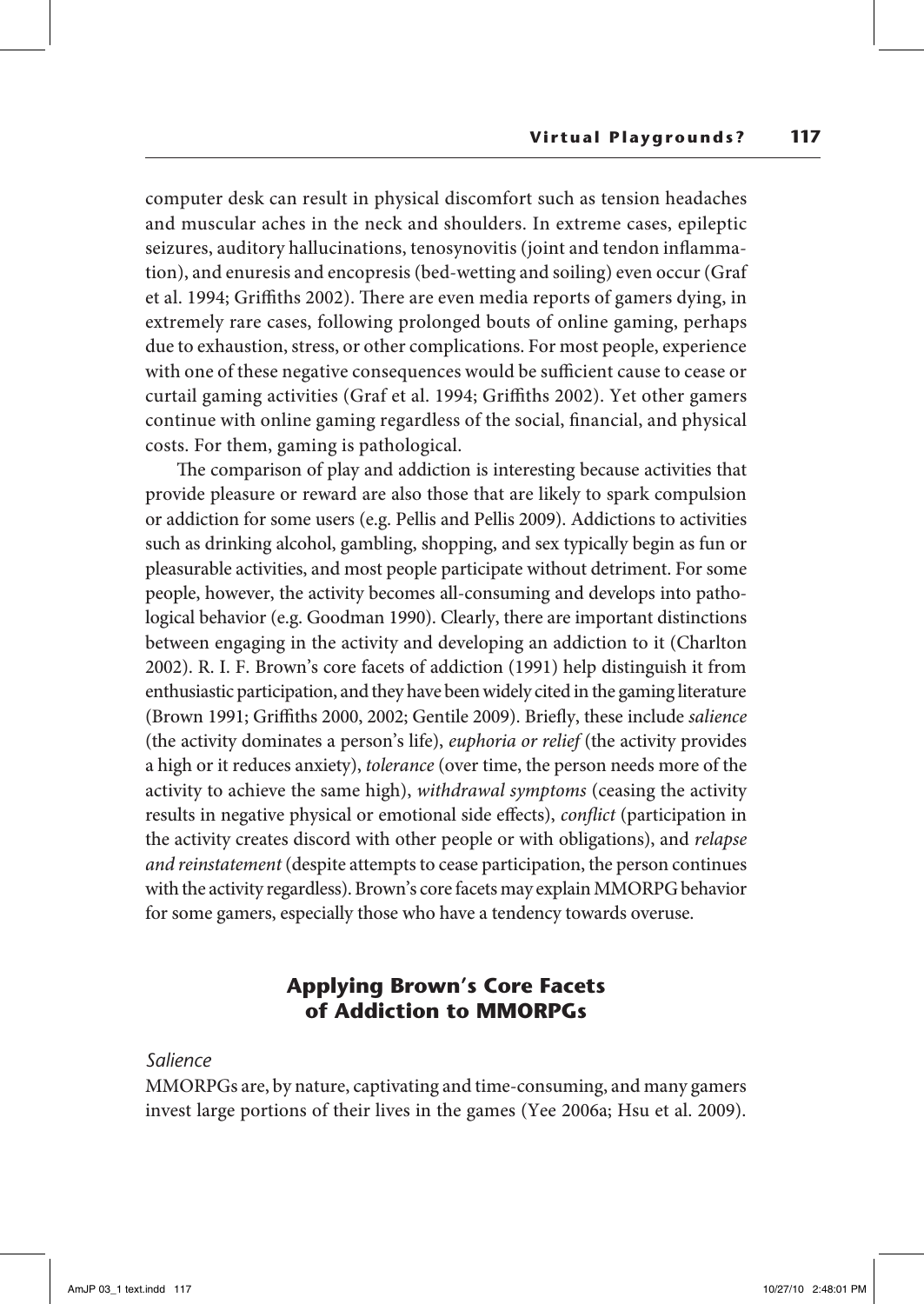Some gamers are excited to start a new MMORPG and spend time leveling new characters and exploring the virtual environment. Many gamers enjoy achieving increased skills and reputation within an existing MMORPG. For others, finding new or developing existing friendships in the game becomes the biggest motivation (Yee 2007). In all such cases (and many more), the gamers are motivated to spend time gaming, but this alone does not necessarily indicate addiction, merely that they are having fun playing. However, when work or academic performance deteriorates as a direct result of time spent gaming, the overuse of MMORPGs certainly meets the facet of salience because it has become a dominant factor in the gamers' lives.

#### *Euphoria or relief*

Gamers probably would not describe their own enjoyment of MMORPGs as euphoric, but many report a buzz from gaming. Such a high may be based on the various achievements and rewards in the game, its social connections, the exploration of virtual worlds, or simply, say, the vanquishing of monsters (Yee 2007). For gamers, the highs may fuel increased time or financial investment. At the extreme, they become pathological, especially if the individuals experience joy only from gaming. Other gamers play MMORPGs as an escape from everyday stresses, and they report that online gaming relieves anxiety. For gaming addicts, the compulsive element almost certainly creates more stress than it relieves. It is likely that most gamers, compulsive or otherwise, engage in MMORPGs to relieve everyday stress, and it is also likely that they experience some sort of excitement or satisfaction that motivates their play. Here, MMORPGs probably meet the facet of euphoria or relief for most gamers. It is clear, however, that the facet of euphoria or relief overlaps with a common feature of play, that it alleviates everyday stress. This facet may therefore represent a gateway criterion. That is, all gamers probably desire some excitement or stress relief from MMORPGs, which is what makes it fun. For the vast majority, the satisfaction probably remains at a low level, and thus the behavior is more playful than pathological. However, as these feelings become elevated, they may signal addiction (Brown 1991; Gentile 2009). This renders euphoria or relief an especially notable category because it combines behaviors that are necessarily playful but that are also indicators of addiction. Arguably, this facet characterizes many or most online gamers. Therefore, it is likely that whether MMORPGs are playful or addictive is a matter of gradation and highly dependent on the individual gamer.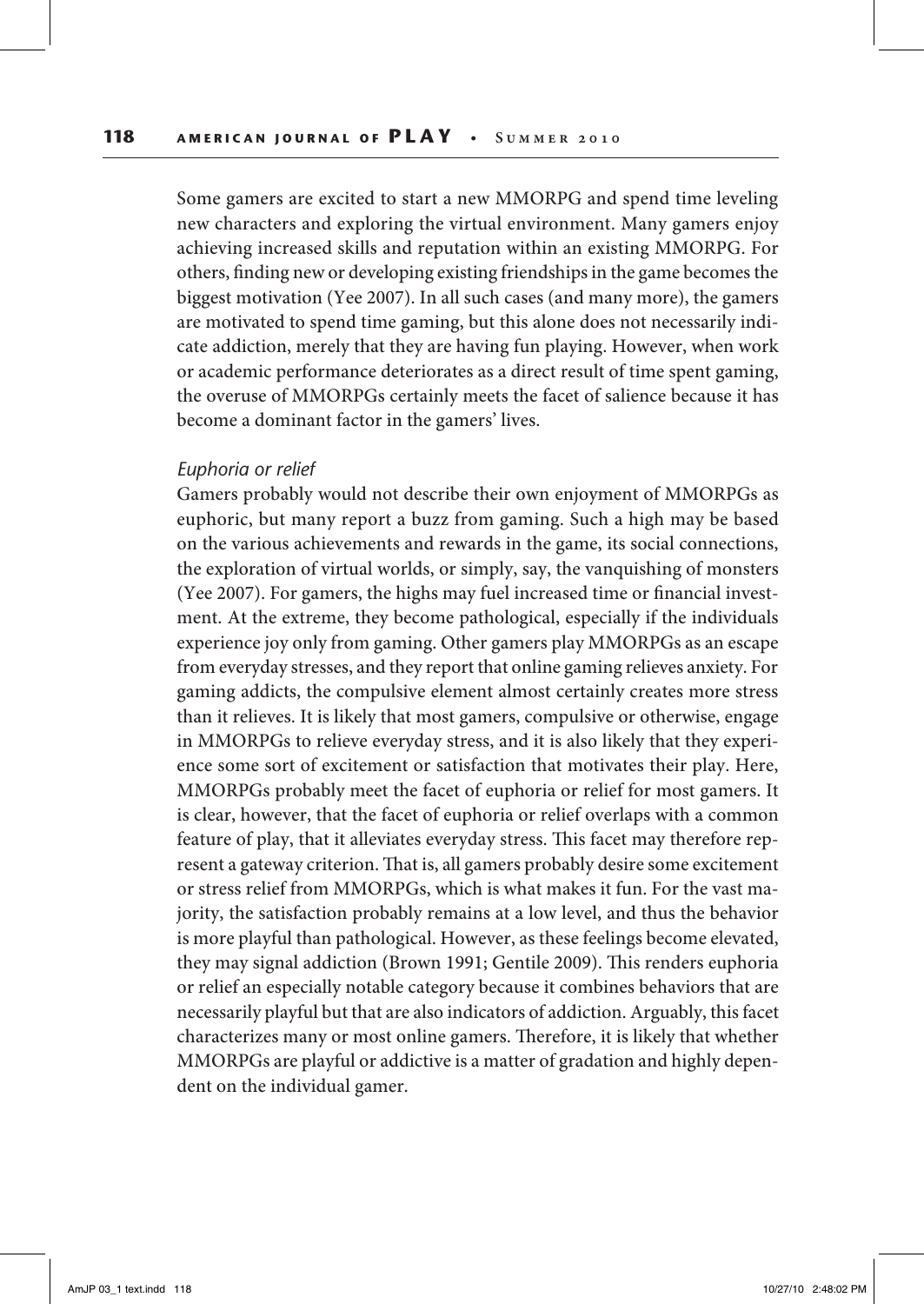## *Tolerance*

Given the facet of euphoria or relief, gamers seeking a high or escape from stress feel the need to increase their screen time to achieve the same sensation, the facet of tolerance comes into play. It can certainly be risky to continue gaming for extended periods without rest, as the various physical side effects associated with long bouts of gaming reveal (Graf et al. 1994; Griffiths 2002). Yet it may be difficult to distinguish the facet of tolerance from the culture of online gaming because of the investment of time typically involved. More than 50 percent of MMORPG gamers spend, on occasion, more than ten continuous hours playing MMORPGs (Hsu et al. 2009). Although many games come with warnings to take a fifteen-minute break for every hour of game time, the vast majority of gamers probably do not follow these suggestions. Thus identifying normal use and overuse of MMORPGs may be a challenge. However, if the compulsion to achieve an increased high from gaming is pursued to the detriment of other everyday or necessary tasks (Brown 1991), gamers may recognize these as early symptoms of overuse or addiction. At length, these players should either resume gaming at a more playful level or stop playing MMORPGs completely.

## *Withdrawal symptoms*

When gamers who meet the criteria for tolerance attempt to reduce their MMORPG screen time and find that either they cannot or that they experience negative side effects (e.g. shakiness or increased anxiety), they have met the threshold of another facet of addition—withdrawal. Physical and emotional effects are clear manifestations of dependency, and continuing with the activity in spite of these effects is a clear indication of addiction (Goodman 1990). A gamer experiencing such a marked reaction to MMORPGs is probably not playing anymore.

### *Conflict*

For gamers who find difficulties overcoming withdrawal symptoms, or who simply refuse to try, conflict with others becomes likely. Such conflict is often social in nature, especially with family members, loved ones, and co-workers who try to intervene in various ways. The conflict can also manifest itself in its effect on work and other obligations, including matters of self-care and personal hygiene. In other words, here gaming has become all-consuming to the detriment of other areas of life (Gentile 2009). When gamers participate in MMORPGs to this extent, they have clearly met the criteria of conflict.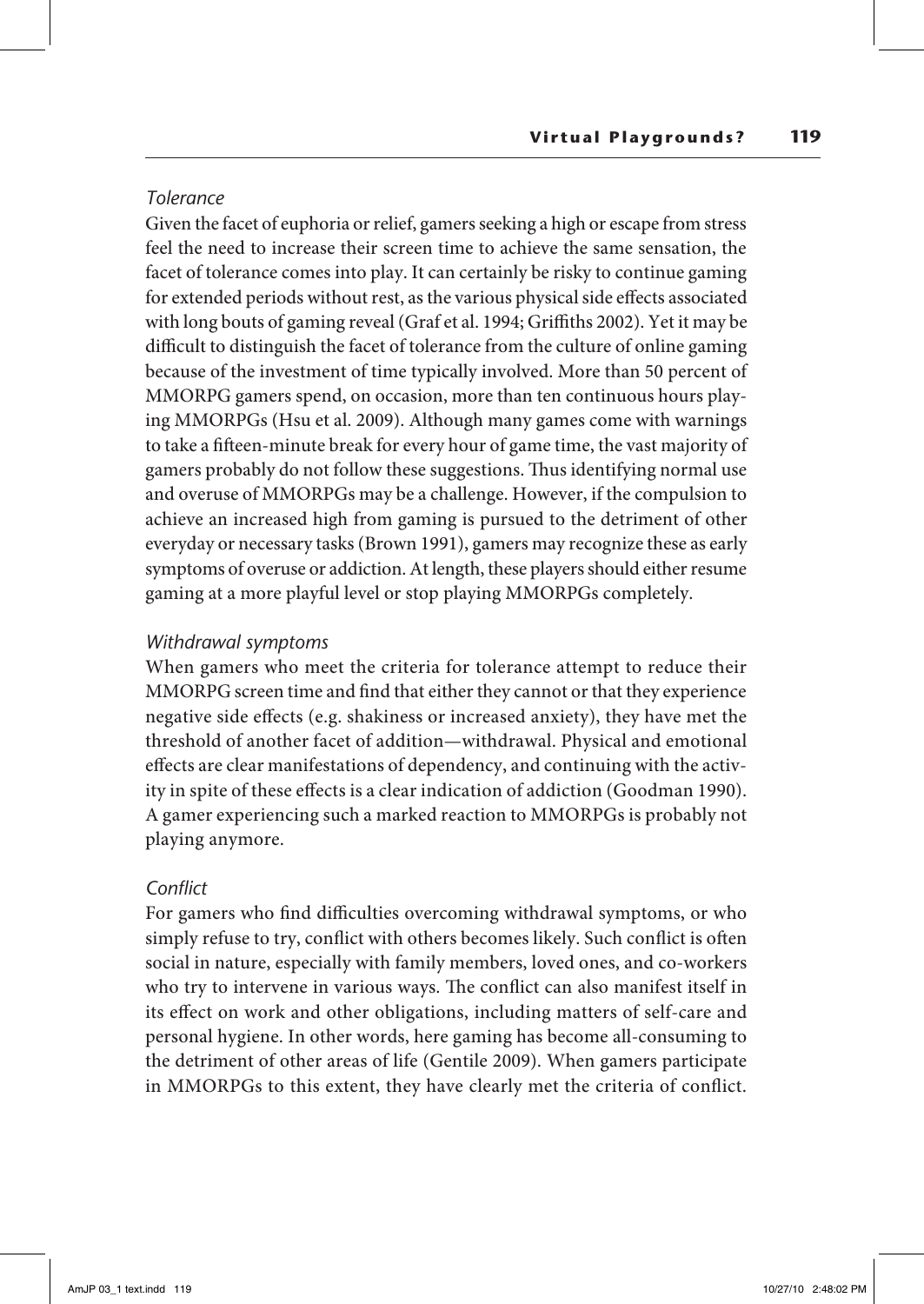Sometimes, gamers try to avoid conflict with others, using self-deception or hiding addictive behaviors from others. Thus, secrecy also becomes important to gamers at this point. Although secrecy can be a key feature of play (Huizinga 1955), it remains a key feature of addiction too (Griffiths 2002). The play experience in the extreme increasingly resembles pathological behavior. Hiding MMORPG overuse from others (either by avoiding contact with others or by lying about it), especially if other facets of Brown's model are met, provides a clear indication that the behavior is not playful but has instead become an addiction (Griffiths 2002). Such blurring at the boundaries of behavior helps gamers and their families to shrug off worrisome MMORPG overuse in an attempt to avoid conflict. If pathological play behavior continues however, interventions of some type often occur and lead to conflicts of various types (Griffiths 2002).

#### *Relapse and reinstatement*

When online gaming behavior reaches a stage where interventions occur (either self-imposed or otherwise), gamers often stop gaming. When attempts to stop gaming fail and the gamer either persists with MMORPGs or resumes gaming in spite of the efforts of others, the facet of relapse and reinstatement characterizes the gamer's behavior. At this point, gamers no longer voluntarily play MMORPGs: they feel compelled to do so. The gamer's life has become completely dominated by MMORPGs and attempts to desist with gaming lead to physical and emotional withdrawal symptoms and to conflict with others and with other aspects of everyday life. What began as playful has become harmful, problematic, and destructive.

# **Is There a Play-Addiction Continuum?**

Although some aspects of Brown's core facets of addiction—euphoria or relief blend more clearly into playful behaviors, most of them do not. Some of the play criteria overlap with those of addiction because both behaviors contain elements of fun, repetition, secrecy, and stress relief. However, rather than discrete or disconnected behaviors, play and addiction may instead represent opposite ends of a behavioral continuum. In other words, most playful activity is initiated in, and remains at, the playful end of the spectrum. For some people, however, the playful behavior sometimes becomes increasingly attached to negative or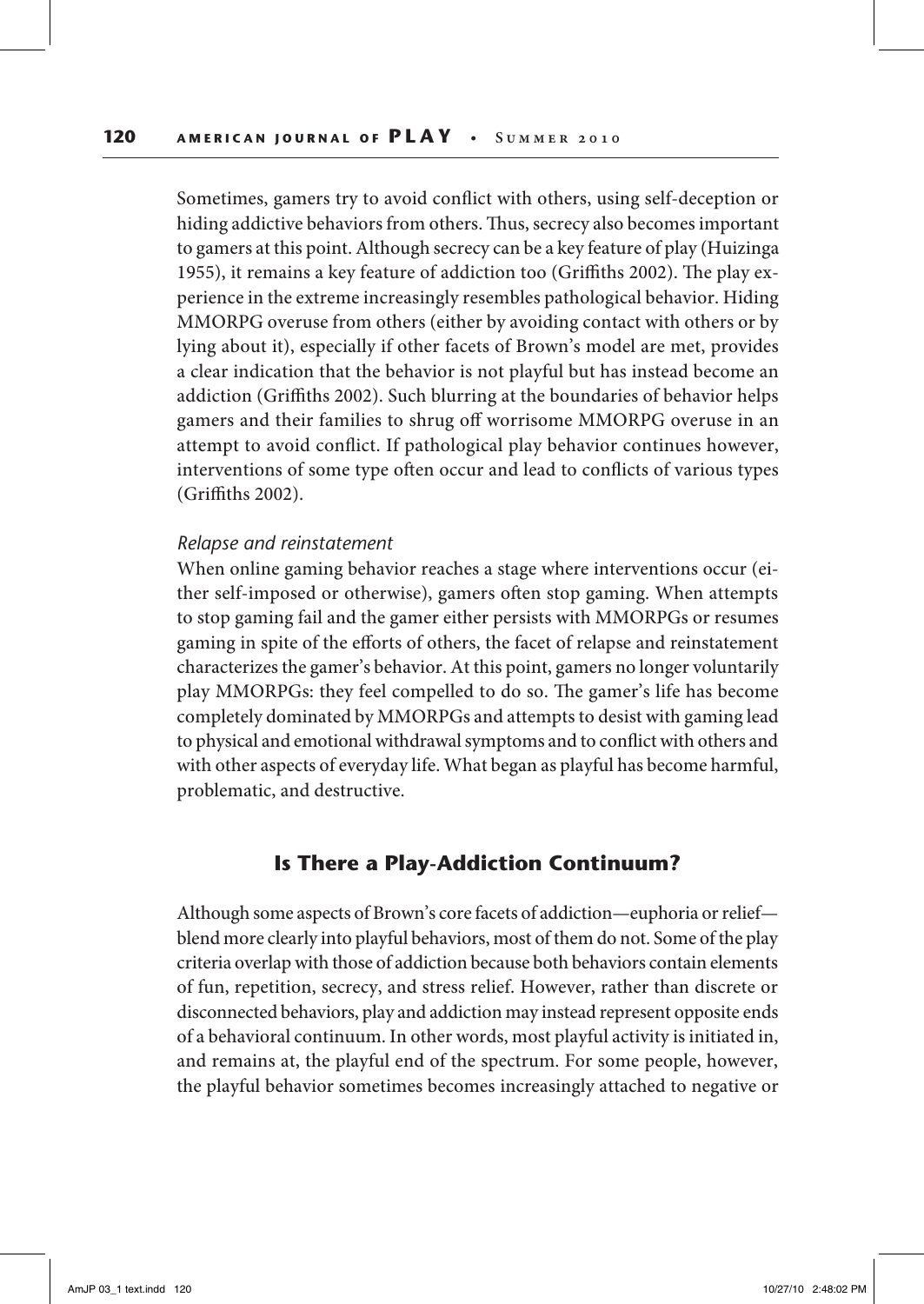compulsive behaviors that gradually move the behavior from playful to addictive. In terms of MMORPGs, most gamers initiate gaming because they believe it will be fun. Most gamers remain well within the play end of the spectrum. However, some gamers become so entrenched in the virtual world that devotion to the game moves to the addiction end of the spectrum and represents the behavioral markers in Brown's model (Gentile 2009; Griffiths 2000, 2002). Based on animal developmental and hormonal models, play, sex, and aggression are behaviors known to represent a behavioral continuum (Collaer and Hines 1995; Lewis and Barton 2006). In animals play is not characterized by abnormal stereotypy (Burghardt 2005), but it is possible that human psychology allows for the play-addiction continuum.

Along with other leisure activities, MMORPGs invite overuse and abuse, and some gamers find themselves at the addiction end of the play-addiction continuum and experience negative behaviors more associated with pathology than with play. Many look at gamers, and those who regularly use computers in general, and imagine they see the qualities of addiction, regardless of any real diagnosis of clinical dependency (Gentile 2009). The lament that online gaming dominates the lives of gamers has become commonplace; gaming critics consider online gaming negatively precisely because of its potential addictiveness.

On the other hand, in popular usage, the notion of addiction can also conjure up positive enthusiasm. "This game is so addictive!" users—and reviewers excitedly exclaim. Indeed, software companies make use of this popular sense of addiction to exploit the market for their games, both in the creation of the games themselves and in the selling of them. Even the distributors of electronic games mix the semantics of play and addiction in doses designed to pique curiosity and make the game a fun and appealing experience. This may change over time as we begin to understand the reality of gaming addiction more fully, but it tells us something about the computer world and video gaming and how the genuine pleasure of play can be confused with the highs of addiction.

# **Is Participation in MMORPGs Play?**

Manufacturers market MMORPGs as games and intend them to be playful. Although MMORPGs are fun for most gamers most of the time, these games are not always playful. Certainly, online gaming is unlike work at a computer. It is fun, rewarding, repeated, exaggerated, and stress relieving. Conversely, some online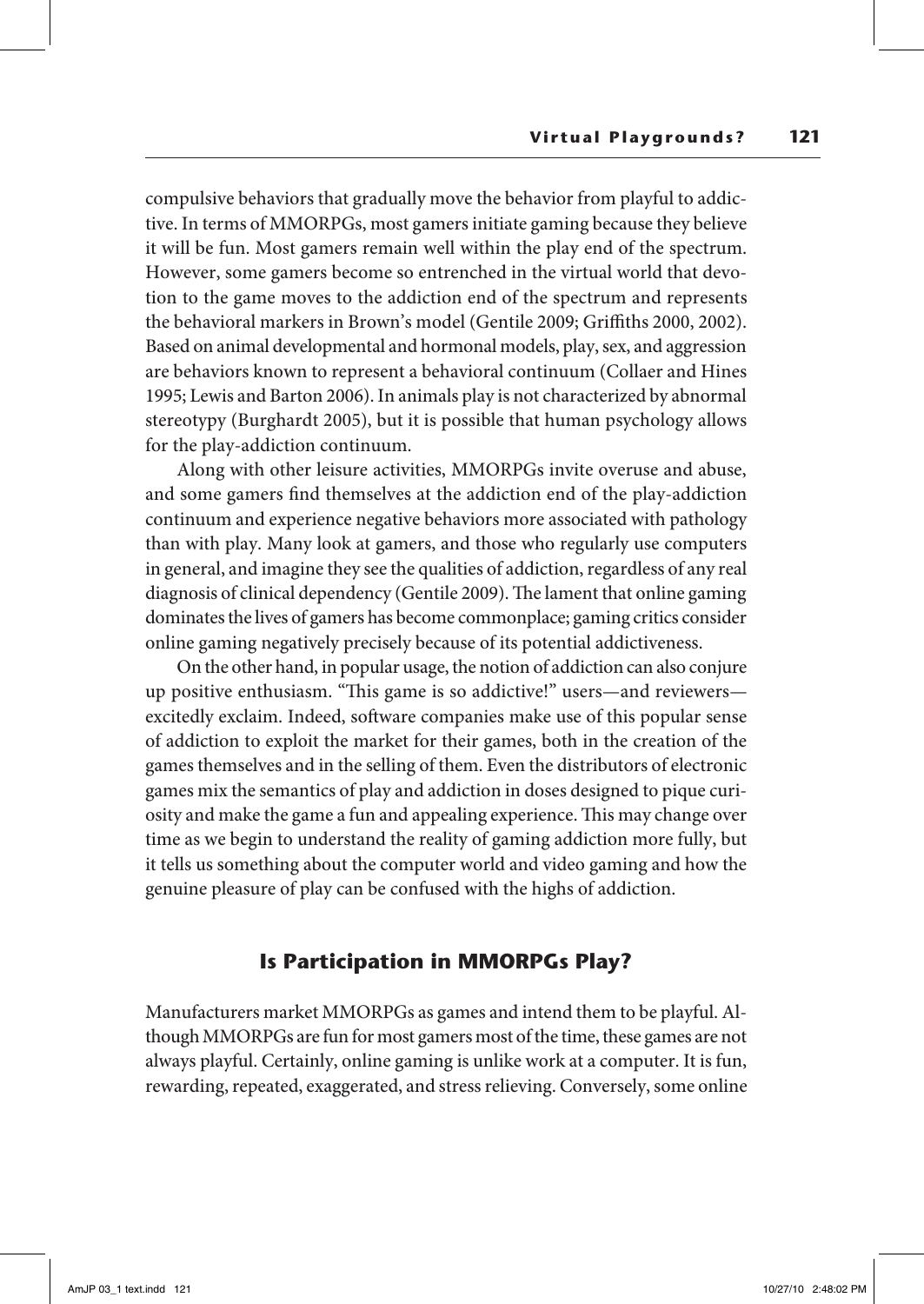gamers report that the time investment renders online gaming a chore, leads to negative or addictive behaviors, or creates social anxiety. Thus, MMORPGs qualify as play for most gamers, but not for everyone; it is the context that is important (Fromberg and Bergen 2006), and this is crucial to understanding the nature of online games. The playfulness of MMORPGs is something of a paradox and may further support the idea of a play-addiction continuum.

Of course understanding the extent to which participation in MMORPGs is playful is only the beginning of any effort to assess their impact on society. What might be the long-term mental, physical, and social consequences of children socially interacting through online media rather than in person? Phil Hodgkins and his colleagues (2008) speculate that the relatively recent rise in childhood obesity rates may be connected to increased leisure time spent on gaming systems rather than in traditional physical play. Other writers such as James Gee (2007) and Steven Johnson (2006) instead point out the intellectual and social benefits that come from engaging in these new forms of play.

The world of MMORPGs is filled with computer-generated images of mythical, mystic, and futuristic beasts such as dragons, orcs, zombies, aliens, and unicorns. Perhaps the desire to defeat or befriend these and other beings in a virtual world, with real-life players controlling them, simply speaks to a playful side of human nature—or to human desire for social contact through any means possible. Perhaps MMORPGs allow children and adults alike to maintain social contact in a playful manner and represent contemporary social play in an increasingly electronic world. Perhaps membership in an online guild reflects human social groupings. Humans are intensely social, so MMORPGs conceivably represent a reasonable way to join social cliques and networks in modern society where, arguably, we deal less and less in face-to-face contact. Perhaps play researchers just need to embrace MMORPGs fully as a modern human activity, a contemporary manifestation of the ancient art of play. There is no doubt that online gaming and other gaming consoles represent the current state of what is playful to many children and adults in industrialized countries. Consequently, with so many people participating in MMORPGs, it may not be surprising that addiction to gaming occurs and continues to be a concern. If games reflect culture and society's views (Chudacoff 2007), then MMORPGs must be taken seriously, especially because so many people play them. If millions of people play games that are not always playful, it may have huge implications for culture and society. After all, gamers are given a choice when they log on to their computer and video games. They can hit the quit button. Or they can hit play.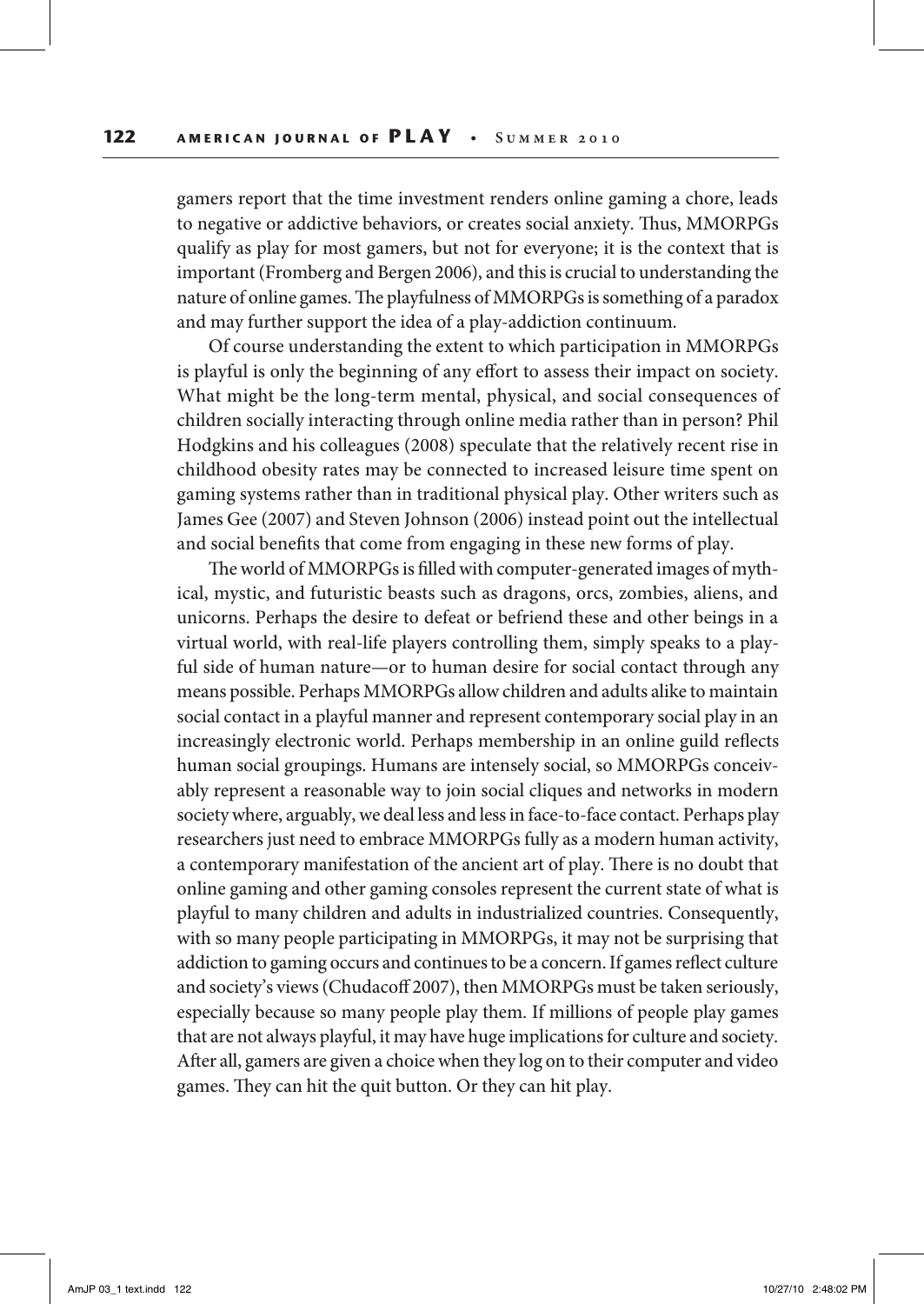### **REFERENCES**

- Anderson, Craig A., Douglas A. Gentile, and Katherine E. Buckley. 2007. *Violent video game effects on children and adolescents: Theory, research, and public policy*.
- Bateson, Patrick. 2005. The role of play in the evolution of great apes and humans. In *The nature of play: Great apes and humans*, ed. Anthony D. Pellegrini and Peter K. Smith, 13–24.
- Bekoff, Marc, and John A. Byers. 1981. A critical re-analysis of the ontogeny and phylogeny of mammalian social and locomotor play: An ethological hornet's nest. In *Behavioural development*, ed. Klaus Immelmann, George W. Barlow, Lewis Petrinovich, and Mary Main, 296–337.
- Brown, R. I. F. 1991. Gaming, gambling and other addictive play. In *Adult play: A reversal theory approach*, ed. John H. Kerr and Michael J. Apter, 101–18.
- Burghardt, Gordon M. 2001. Play: Attributes and neural substrates. In *Developmental psychobiology*. Vol. 13, *Handbook of behavioral neurobiology*, ed. Elliott M. Blass, 317–66.
	- ———. 2005. *The genesis of animal play: Testing the limits*.
- Caillois, Roger. 2001, English trans. 1961, first published 1958. *Man, play and games*. Trans. Meyer Barash.
- Charlton, John P. 2002. A factor-analytic investigation of computer "addiction" and engagement. *British Journal of Psychology* 93:329–44.
- Chen, Lily Shui-Lien, Hill Hung-Jen Tu, and Edward Shih-Tse Wang. 2008. Personality traits and life satisfaction among online game players. *CyberPsychology & Behavior* 11:145–49.
- Chudacoff, Howard P. 2007. *Children at play: An American history*.
- Cohen, David. 2006. *The development of play*. 3rd ed.
- Cole, Helena, and Mark D. Griffiths. 2007. Social interactions in massively multiplayer online role-playing gamers. *CyberPsychology & Behavior 10:575–83.*
- Coleman, Sarah, and Nick Dyer-Witheford. 2007. Playing on the digital commons: Collectivities, capital, and contestation in videogame culture. *Media, Culture & Society* 29:934–53.
- Collaer, Marcia L., and Melissa Hines. 1995. Human behavioral sex differences: A role for gonadal hormones during early development? *Psychological Bulletin* 118:55–107.
- Donchi, Lauren, and Susan Moore. 2004. It's a boy thing: The role of the Internet in young people's psychological wellbeing. *Behaviour Change* 21:76–89.
- Ducheneaut, Nicolas, and Robert J. Moore. 2004. The social side of gaming: A study of interaction patterns in a massively multiplayer online game. *Proceedings of the ACM conference on computer supported co-operative work*, Chicago, Illinois, 360–69.
- Entertainment Software Association. 2009. Essential facts about the computer and video game industry: 2009 sales, demographic and usage data. http://www.theesa.com.

Fagen, Robert M. 1981. *Animal play behavior*.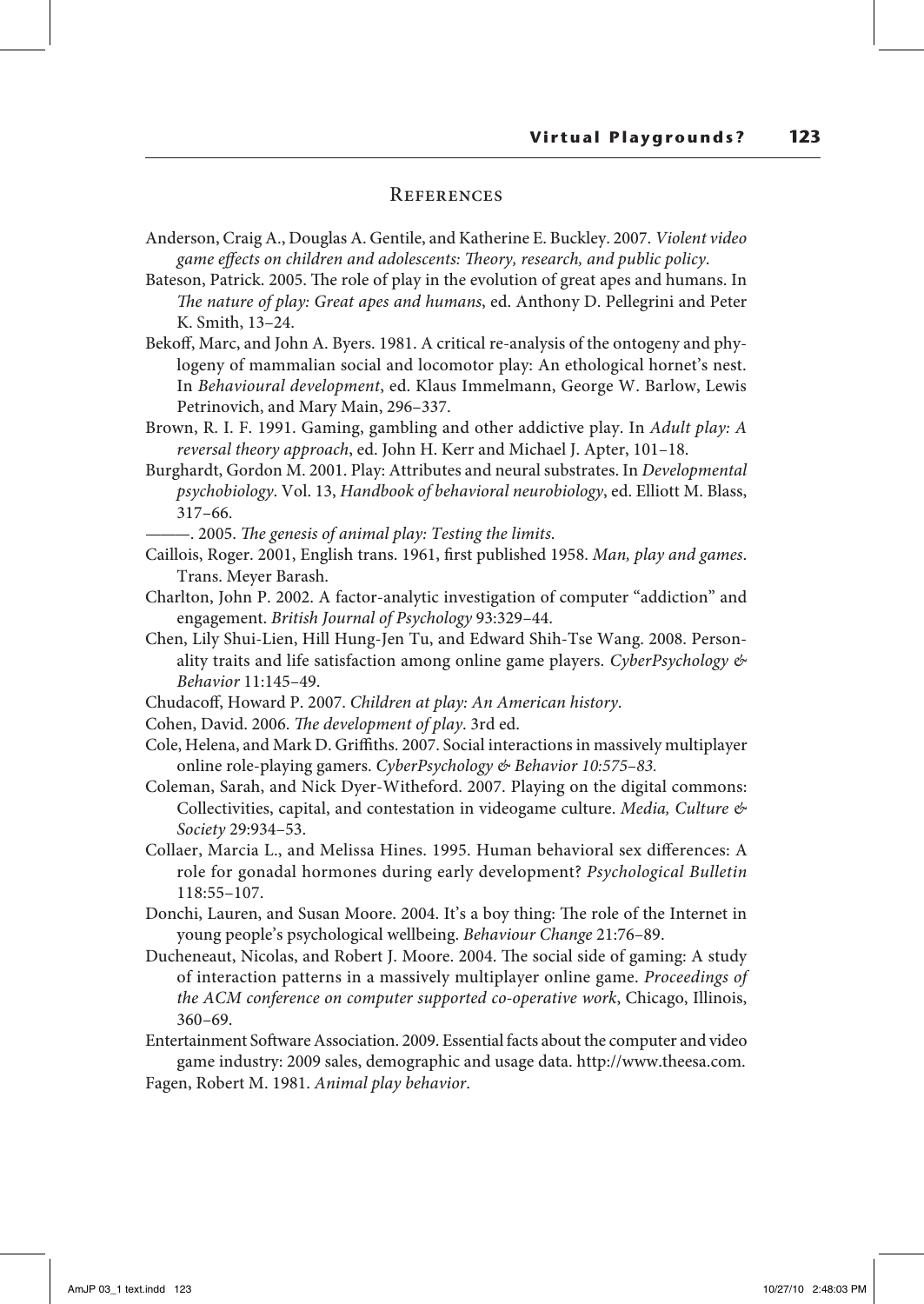- Ferretti, Stefano. 2008. Cheating detection through game time modeling: A better way to avoid time cheats in P2P MOGs? *Multimedia Tools and Applications* 37:339–63.
- Fromberg, Doris P., and Doris Bergen, eds. 2006. *Play from birth to twelve: Contexts, perspectives, and meanings*. 2nd ed.
- Gee, James Paul. 2007. *What video games have to teach us about learning and literacy*. Rev. ed.
- Gentile, Douglas. 2009. Pathological video-game use among youth ages 8 to 18: A national study. *Psychological Science* 20:594–602.
- Goodman, Aviel. 1990. Addiction: definition and implications. *British Journal of Addiction* 85:1403–8.
- Graf, William D., Gian-Emilio Chatrian, Stephen T. Glass, and Thomas A. Knauss. 1994. Video-game related seizures: A report on 10 patients and a review of the literature. *Pediatrics* 93:551–56.
- Griffiths, Mark. 2000. Does Internet and computer "addiction" exist? Some case study evidence. *CyberPsychology & Behavior* 3:211–18.
	- ———. 2002. *Gambling and gaming addictions in adolescence*.
- Griffiths, Mark D., Mark N. O. Davies, and Darren Chappell. 2004. Demographic factors and playing variables in online computer gaming. *CyberPsychology & Behavior* 7:479–87.
- Grüsser, M., R. Thalemann, and Mark D. Griffiths. 2007. Excessive computer game playing: Evidence for addiction and aggression? *CyberPsychology & Behavior* 10:290–92.
- Hodgkins, Phil, Mike Caine, Steve Rothberg, Martin Spencer, and Paul Mallison. 2008. Design and testing of a novel interactive playground device. *Proceedings of the Institution of Mechanical Engineers, Part B: Journal of Engineering Manufacture* 222:559–64.
- Hsu, Shang Hwa, Ming-Hui Wen, and Muh-Cheng Wu. 2009. Exploring user experiences as predictors of MMORPG addiction. *Computers & Education* 53:990–99.
- Huizinga, Johan. 1955, first published 1950. *Homo ludens: A study of the play element in culture*. Trans. R. F. C. Hull.
- Hussain, Zaheer, and Mark D. Griffiths. 2008. Gender swapping and socializing in cyberspace: An exploratory study. *CyberPsychology & Behavior* 11:47–53.
- Johnson, Steven. 2006. Everything bad is good for you.
- Kearney, Paul. 2007. Cognitive assessment of game-based learning. *British Journal of Educational Technology* 38:529–31.
- Lancy, David F. 1996. *Playing on the mother ground: Cultural routines for children's development.*
- Lewis, Kerrie P., and Robert A. Barton. 2006. Amygdala size and hypothalamus size predict social play frequency in non-human primates: A comparative analysis using independent contrasts. *Journal of Comparative Psychology* 120:31–37.
- Lo, Shao-Kang, Chih-Chien Wang, and Wenchang Fang. 2005. Physical interpersonal relationships and social anxiety among online game players. *CyberPsychology & Behavior* 8:15–20.